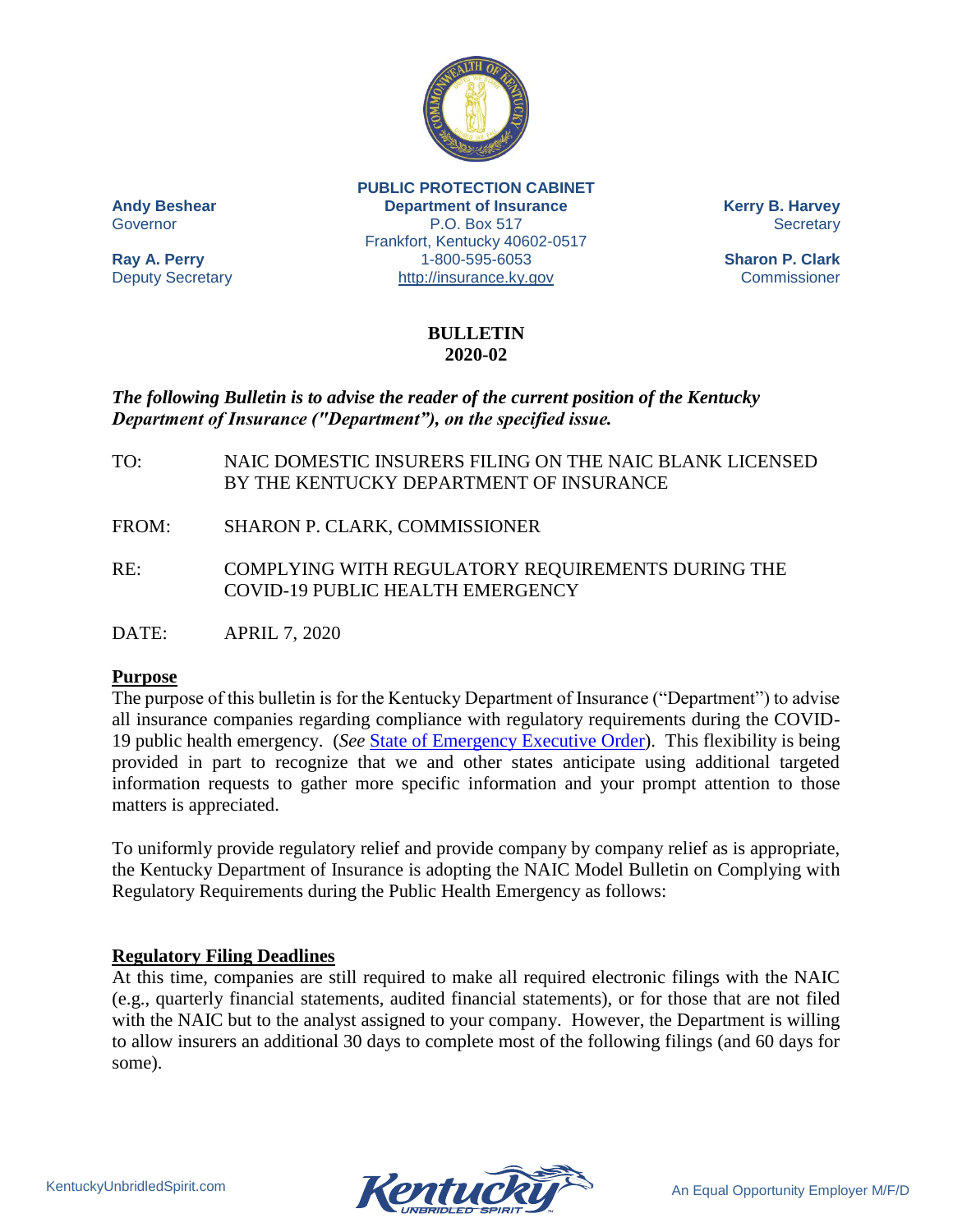To receive this extension, companies must submit a written request for late filing. The Department reserves the right to reject any such individual company requests based upon the financial condition and unique circumstances deemed applicable to that company.

**If your company believes that it will not be able to meet any of the following financial filing deadlines required by law or by order, please contact the Department at [DOI.FinancialStandardsMail@ky.gov](mailto:DOI.FinancialStandardsMail@ky.gov) and submit a hard copy of your request for waiver of the filing deadline.**

### Filings with a Potential 30-day Delay

- May 1, 2020 Combined Annual Statement Filing (Property);
- May 1, 2020 Combined Insurance Expense Exhibit (Property);
- June 1, 2020 Accountant's Letter of Qualifications (Property, Life/Fraternal, Health, Title); and
- August 15, 2020 PBR Exemption filing due to state 7/1 and to NAIC 8/15 (Life/Fraternal).

### Filings with a Potential 60-day Delay

- June 1, 2020 Audited Financial Report (Property, Life/Fraternal, Health, Title);
- August 1, 2020 Communication of Internal Control Related Matters Noted in Audit (Property, Life/Fraternal, Health, Title);
- June 1, 2020 Corporate Governance Annual Disclosure;
- April 1, 2020 Form B Registration Statement & Related Form C;
- April 1, 2020 Risk Assessment Report (Form F); and

The filing deadlines for the components of the **2019 annual filings that, if applicable,** should be submitted **only to an insurer's state of domicile** are as follows:

- April 30, 2020 Actuarial Memorandum Required by Actuarial Guideline XXXVIII 8D (Life/Fraternal); and
- August 1, 2020 Management's Report of Internal Control Over Financial Reporting (Property, Life/Fraternal, Health, Title).

#### Filings with a Potential 30-day Delay

The NAIC filing deadlines and requirements for the **2020 quarterly** electronic filings are as follows, **all due May 15, 2020**:

- Quarterly Statement Filing as of March 31, 2020 (Property, Life/Fraternal, Health, Title);
- Trusteed Surplus Statement Quarter Ending March 31, 2020 (Property, Life/Fraternal);
- Supplement A to Schedule T (Medical Professional Liability Supplement) Quarter Ending March 31, 2020 (Property);
- Medicare Part D Coverage Supplement Quarter Ending March 31, 2020 (Property, Life/Fraternal, Health);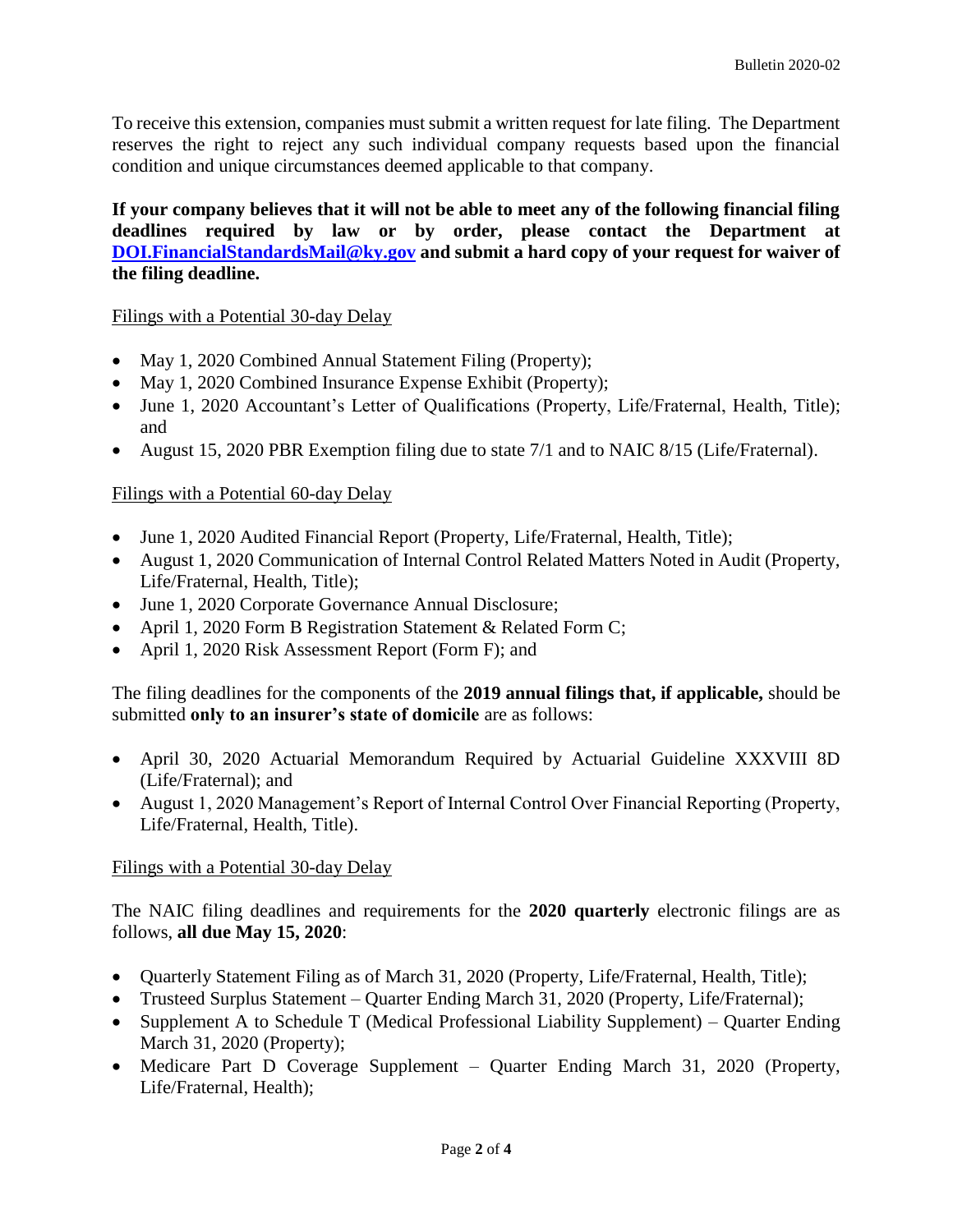- Merger/history quarterly form, if applicable (Property, Life/Fraternal, Health, Title) (electronic txt file only);
- Reasonableness of Assumptions Certification Required by Actuarial Guideline XXXV Quarter Ending March 31, 2020 (Life/Fraternal);
- Reasonableness and Consistency of Assumptions Certification Required by Actuarial Guideline XXXV – Quarter Ending March 31, 2020 (Life/Fraternal);
- Reasonableness of Assumptions Certification for Implied Guaranteed Rate Method Required by Actuarial Guideline XXXVI – Quarter Ending March 31, 2020 (Life/Fraternal);
- Reasonableness and Consistency of Assumptions Certification Required by Actuarial Guideline XXXVI (Updated Average Market Value) – Quarter Ending March 31, 2020 (Life/Fraternal);
- Reasonableness and Consistency of Assumptions Certification Required by Actuarial Guideline XXXVI (Updated Market Value) – Quarter Ending March 31, 2020 (Life/Fraternal); and
- Director and Officer Insurance Coverage Supplement Quarter Ending March 31, 2020 (Property).

# **Electronic Filings and Signatures**

Regarding filing requirements, the Department generally instructs companies to file certain documents in hard copy form with original (wet) signature to comply with NAIC filing requirements, and, in some cases, sent via certified mail or first-class and with notary requirements. The NAIC hard copy, original signature, and related filing requirements are currently waived. However, companies are expected to keep a list of all filings that were made electronically in lieu of hard copy filings so that they can file all the hard copies within 60 days after Kentucky has allowed a return to work. The Department expects electronic communication will be used by companies on all other financial related communication, with hard copies provided within 60 days if required by law.

## **On-site Examinations**

Some insurers have inquired regarding whether the Department will continue to conduct on-site examinations during the COVID-19 pandemic. The Department will fully comply with all government directives regarding this public health emergency. The Department will not conduct any on-site examination work that is contrary to the spirit of any public health directive. To facilitate this, insurers should be aware that the Department may need to request more information in electronic form. The Department expects independent auditors will take a similar position, thus an extended due date for the filing as noted above.

## **Effective Date**

This bulletin shall take immediate effect.

The Department acknowledges company response times may be slower as adjustments are made in response to this public health emergency. For further guidance on [Continuity of Operations](http://insurance.ky.gov/ppc/Documents/GuidanceContinuityofOperations.pdf) and other related issues, please consult the **Kentucky Department of Insurance website.** 

For the latest information on the Coronavirus in Kentucky, please visit [www.kycovid19.ky.gov.](https://chfs.ky.gov/agencies/dph/pages/covid19.aspx)